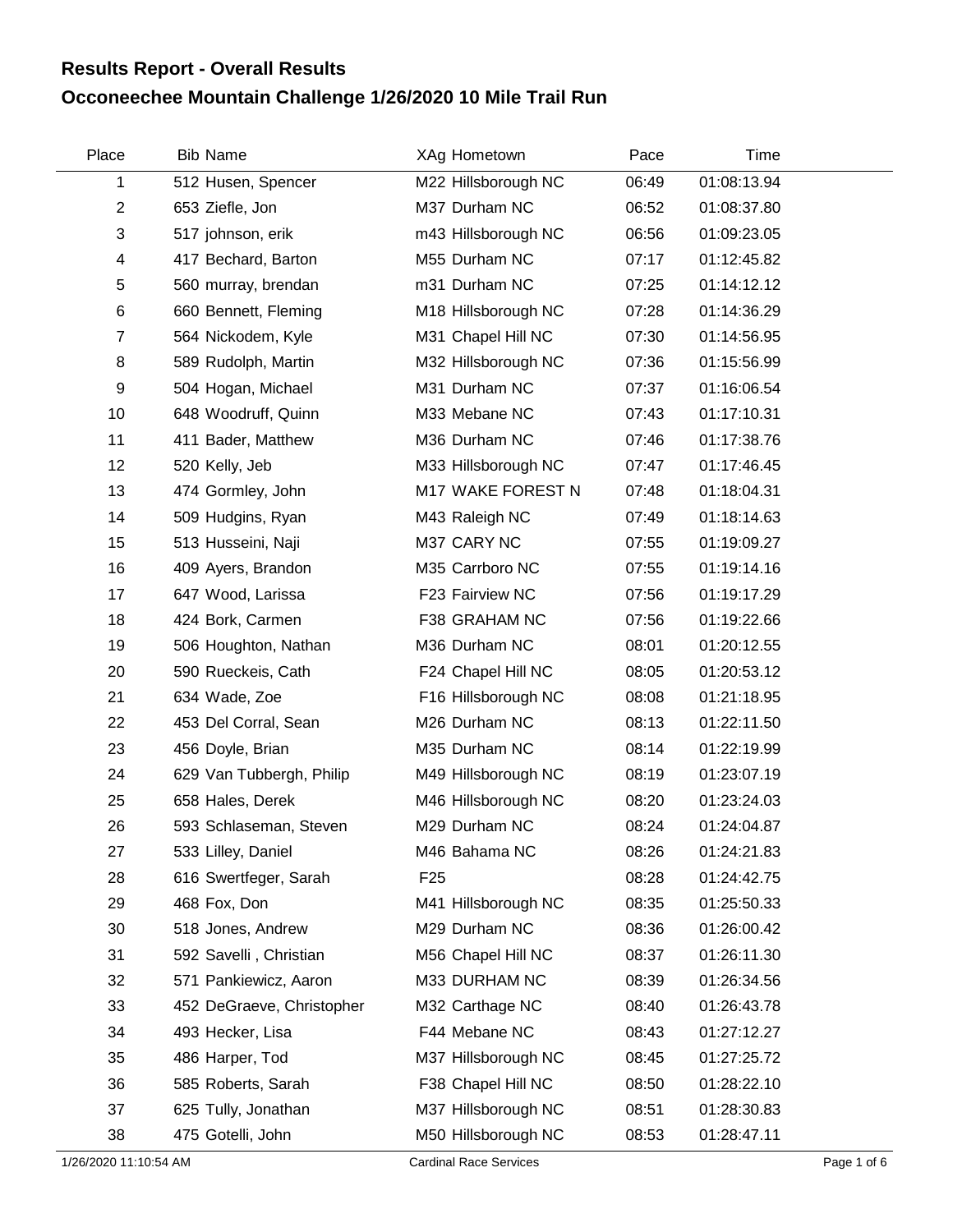| Place | <b>Bib Name</b>         | XAg Hometown          | Pace  | Time        |  |
|-------|-------------------------|-----------------------|-------|-------------|--|
| 39    | 540 Matthews, Gage      | M32 Durham NC         | 08:53 | 01:28:52.70 |  |
| 40    | 461 Edwards, Matthew    | M42 Chapel Hill NC    | 08:54 | 01:29:00.73 |  |
| 41    | 519 Jooss, Kathy        | F52 Chapel Hill NC    | 08:55 | 01:29:09.64 |  |
| 42    | 594 Schmidt, Blaine     | m52 Chapel Hill NC    | 08:58 | 01:29:41.54 |  |
| 43    | 412 Baer, Katherine     | F50 Carrboro NC       | 09:03 | 01:30:33.41 |  |
| 44    | 487 harris, william     | m44 Pittsboro NC      | 09:06 | 01:30:56.39 |  |
| 45    | 527 Kratky, John        | M50 Raleigh NC        | 09:06 | 01:31:03.93 |  |
| 46    | 454 Diver, Joshua       | M36 Raleigh NC        | 09:06 | 01:31:04.25 |  |
| 47    | 508 Howell, Sara        | F31 Durham NC         | 09:06 | 01:31:04.91 |  |
| 48    | 495 Hensel, Douglas     | M46 Durham NC         | 09:10 | 01:31:42.95 |  |
| 49    | 655 Wienand, David      | M27 Cary NC           | 09:13 | 01:32:09.75 |  |
| 50    | 510 Hughes, Daniel      | M35 Hillsborough NC   | 09:14 | 01:32:18.83 |  |
| 51    | 611 Steffens, Elizabeth | F43 DURHAM NC         | 09:14 | 01:32:21.67 |  |
| 52    | 466 Fleming, Adalyn     | F20 Hillsborough NC   | 09:15 | 01:32:27.22 |  |
| 53    | 642 Whitman, Lori       | F39 Hillsborough NC   | 09:17 | 01:32:46.43 |  |
| 54    | 472 Gibson, Carina      | F29 Chapel Hill NC    | 09:17 | 01:32:50.67 |  |
| 55    | 621 Toben, Nathan       | M35 Chapel Hill NC    | 09:17 | 01:32:53.08 |  |
| 56    | 568 Noyes, Eric         | M40                   | 09:18 | 01:32:59.09 |  |
| 57    | 471 Garner, Rob         | M45 Cary NC           | 09:19 | 01:33:09.66 |  |
| 58    | 413 Balfour, James      | M49 Mebane NC         | 09:19 | 01:33:11.66 |  |
| 59    | 552 Miller, Lisa        | F31 Raleigh NC        | 09:23 | 01:33:50.96 |  |
| 60    | 610 Stansell, Reid      | M37 Durham NC         | 09:24 | 01:33:55.47 |  |
| 61    | 418 Bedford, James      | M34 Chapel Hill NC    | 09:26 | 01:34:16.65 |  |
| 62    | 419 Bedford, Lindsay    | F36 Chapel Hill NC    | 09:27 | 01:34:25.51 |  |
| 63    | 426 Bradley, Marc       | M46 Charlotte NC      | 09:27 | 01:34:29.83 |  |
| 64    | 657 Youngblood, Graham  | M48 Chapel Hill NC    | 09:29 | 01:34:53.82 |  |
| 65    | 427 Brandon, Richard    | M37 Hillsborough NC   | 09:30 | 01:35:01.58 |  |
| 66    | 430 Brown, Corey        | M41 Carrboro NC       | 09:31 | 01:35:10.81 |  |
| 67    | 482 Hahn, Rachel        | F36 Christiansburg VA | 09:32 | 01:35:24.40 |  |
| 68    | 496 Hess, Drew          | M34 Raleigh NC        | 09:33 | 01:35:27.14 |  |
| 69    | 635 Waggoner, Joe       | M29 Durham NC         | 09:33 | 01:35:34.98 |  |
| 70    | 525 Klotman, Sam        | M30 DURHAM NC         | 09:34 | 01:35:35.17 |  |
| 71    | 622 Toben, Timothy      | M61 Chapel Hill NC    | 09:34 | 01:35:43.21 |  |
| 72    | 624 Tubergen, Elissa    | F35 Hillsborough NC   | 09:35 | 01:35:54.49 |  |
| 73    | 530 Larson, Scott       | M52 Hurdle Mills NC   | 09:37 | 01:36:08.37 |  |
| 74    | 529 Lapham, Brian       | M48 Hillsborough NC   | 09:41 | 01:36:49.61 |  |
| 75    | 636 Wagstaff, Hillary   | F31 DURHAM NC         | 09:41 | 01:36:52.34 |  |
| 76    | 464 Finnegan, Richard   | M44 Apex NC           | 09:42 | 01:36:58.19 |  |
| 77    | 473 Gladman, Justin     | M36 Chapel Hill NC    | 09:42 | 01:37:04.35 |  |
| 78    | 514 Hutchins, Stan      | M70 Cary NC           | 09:43 | 01:37:07.92 |  |
| 79    | 605 Siwy, Nick          | M41 WAKE FOREST N     | 09:45 | 01:37:34.01 |  |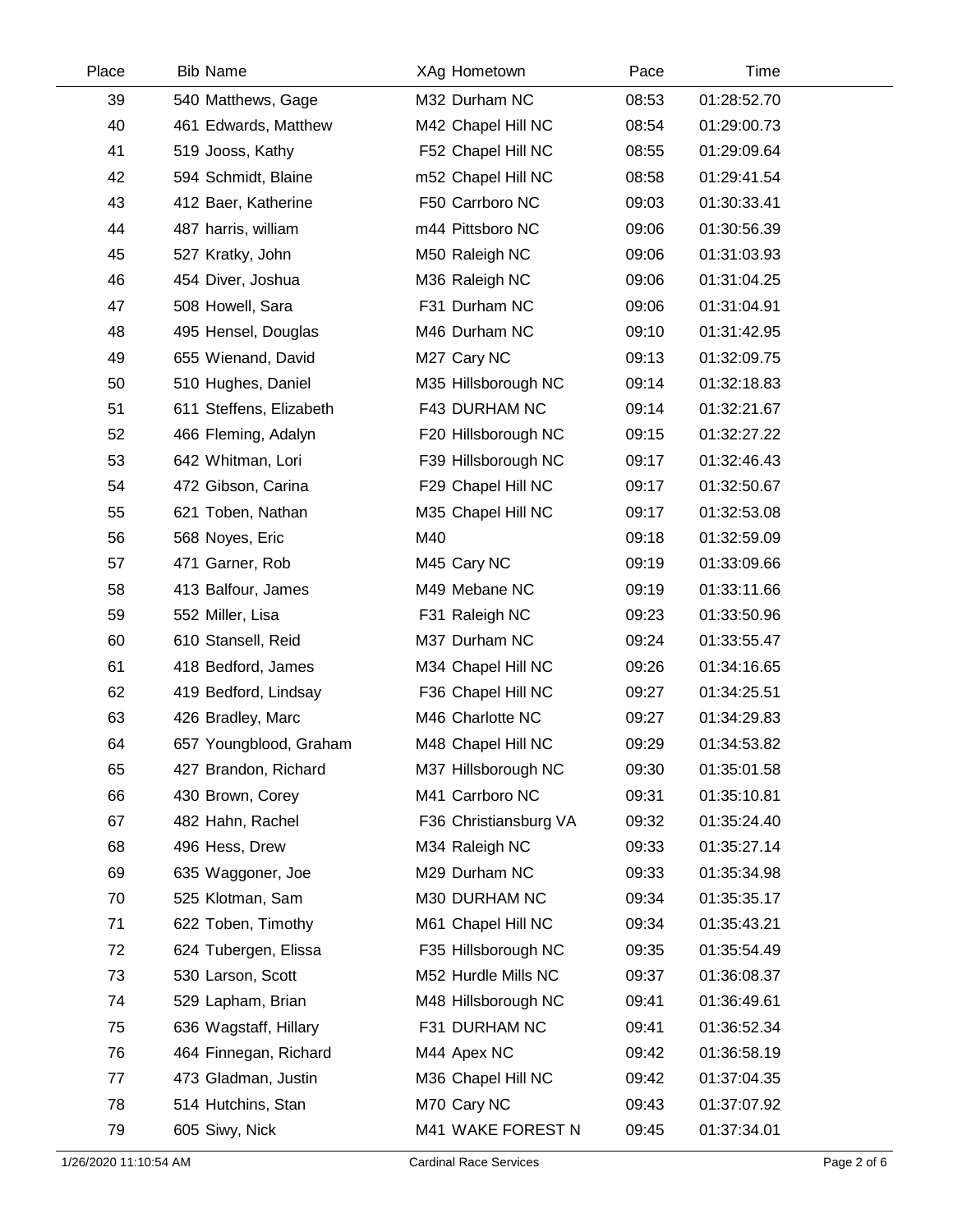| Place | <b>Bib Name</b>             | XAg Hometown         | Pace  | Time        |  |
|-------|-----------------------------|----------------------|-------|-------------|--|
| 80    | 608 Spears, Ryan            | M32 Durham NC        | 09:46 | 01:37:38.56 |  |
| 81    | 661 Credle, Kaley           | F33 Hillsborough NC  | 09:47 | 01:37:54.81 |  |
| 82    | 442 Connelly, Patrick       | M35 Willow Spring NC | 09:53 | 01:38:48.35 |  |
| 83    | 534 Lloyd, Danny            | M47 Mebane NC        | 09:53 | 01:38:50.34 |  |
| 84    | 407 Armstrong, Mike         | M60 Chapel Hill NC   | 09:54 | 01:38:56.95 |  |
| 85    | 641 Whaley, Randy           | M51 Shelby NC        | 09:55 | 01:39:08.88 |  |
| 86    | 573 Peacock, Mark           | M36 Cary NC          | 09:55 | 01:39:14.60 |  |
| 87    | 587 Rosario, Christopher    | M42 Mebane NC        | 09:56 | 01:39:17.29 |  |
| 88    | 501 Hill, Vicky             | F47 Apex NC          | 10:00 | 01:40:00.19 |  |
| 89    | 524 Klotman, Jessica        | F29 DURHAM NC        | 10:01 | 01:40:06.19 |  |
| 90    | 618 Taylor, Will            | M33 DURHAM NC        | 10:01 | 01:40:10.13 |  |
| 91    | 445 Cox, Emily              | F38 Durham NC        | 10:02 | 01:40:19.72 |  |
| 92    | 632 Von Hagen, Donald       | M54 Hillsborough NC  | 10:03 | 01:40:30.07 |  |
| 93    | 606 Smith, Bruce            | M56 Mebane NC        | 10:04 | 01:40:35.22 |  |
| 94    | 460 Edwards, Kevin          | M46 Hillsborough NC  | 10:04 | 01:40:40.72 |  |
| 95    | 488 Harrison, Stuart        | M47 Chapel Hill NC   | 10:05 | 01:40:50.35 |  |
| 96    | 444 Coughlin, Amy           | F45 Chapel Hill NC   | 10:06 | 01:40:58.21 |  |
| 97    | 545 mckenzie, kerry         | m56 Bahama NC        | 10:07 | 01:41:07.51 |  |
| 98    | 586 RODEA, KARINA           | F31 Garner NC        | 10:08 | 01:41:24.15 |  |
| 99    | 434 Buchanan, Adam          | M43 Hillsborough NC  | 10:09 | 01:41:28.92 |  |
| 100   | 484 Hamon, Christopher      | M42 Carrboro NC      | 10:09 | 01:41:30.42 |  |
| 101   | 515 ireland, domino         | m49 Raleigh NC       | 10:10 | 01:41:43.98 |  |
| 102   | 570 Padilla, Willie         | M48 Cary NC          | 10:13 | 01:42:07.78 |  |
| 103   | 401 Almekinders, Ivan       | M30 BURLINGTON NC    | 10:13 | 01:42:11.44 |  |
| 104   | 609 Stanford, Katie         | F28 Raleigh NC       | 10:17 | 01:42:46.18 |  |
| 105   | 544 McGregor, Emily         | F40 Hillsborough NC  | 10:17 | 01:42:47.67 |  |
| 106   | 431 Brown, William          | M56 Chapel Hill NC   | 10:21 | 01:43:25.93 |  |
| 107   | 433 Brunner, Jim            | M43 Asheville NC     | 10:22 | 01:43:35.81 |  |
| 108   | 425 Boyce, Christopher      | M45 Durham NC        | 10:23 | 01:43:47.11 |  |
| 109   | 615 Sullivan, Caitlin       | F32 Durham NC        | 10:25 | 01:44:13.32 |  |
| 110   | 600 Shepherd-banigan, Megan | F41 Hillsborough NC  | 10:26 | 01:44:17.59 |  |
| 111   | 651 York, Aaron             | M41 Durham NC        | 10:27 | 01:44:31.55 |  |
| 112   | 619 Thomas, Courtney        | M43 Chapel Hill NC   | 10:31 | 01:45:11.72 |  |
| 113   | 532 Lhota, Colleen          | F46 CARY NC          | 10:34 | 01:45:39.86 |  |
| 114   | 531 Leininger, Aaron        | m40 CARY NC          | 10:34 | 01:45:40.35 |  |
| 115   | 462 Farer-Buers, Sabine     | F48 Pittsboro NC     | 10:36 | 01:45:56.45 |  |
| 116   | 588 Rosario, Kristin        | F40 Mebane NC        | 10:44 | 01:47:19.72 |  |
| 117   | 580 Quintin, Daniel         | M25 DURHAM NC        | 10:44 | 01:47:21.07 |  |
| 118   | 659 Lecky, Daniel           | M31                  | 10:45 | 01:47:28.24 |  |
| 119   | 538 Maile, Laura            | F49 Hillsborough NC  | 10:46 | 01:47:36.15 |  |
| 120   | 516 Jaspers, Ilona          | F50 Carrboro NC      | 10:46 | 01:47:36.26 |  |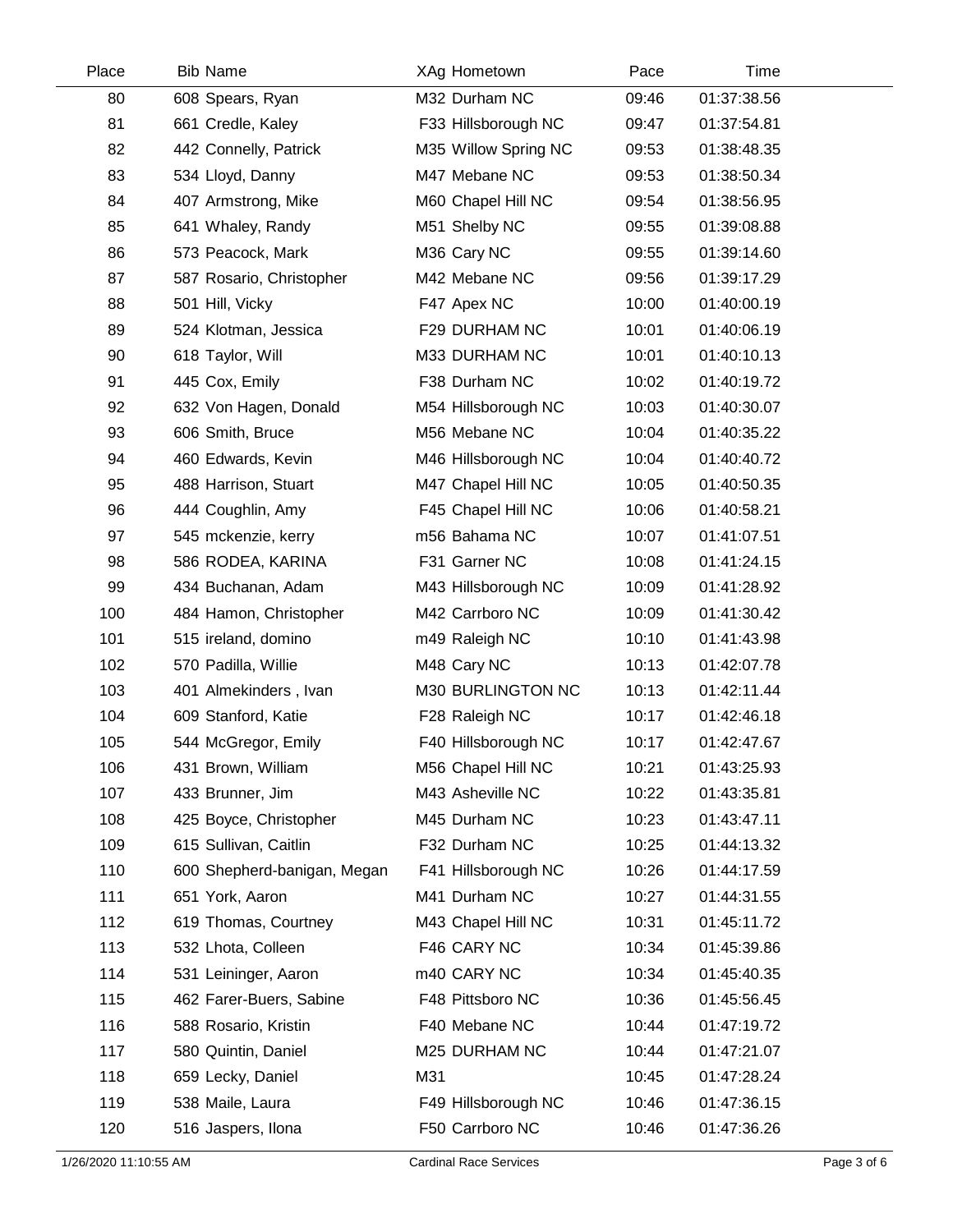| Place | <b>Bib Name</b>               | XAg Hometown         | Pace  | Time        |  |
|-------|-------------------------------|----------------------|-------|-------------|--|
| 121   | 489 Hastings, John            | M55 Boone NC         | 10:47 | 01:47:51.78 |  |
| 122   | 403 Anderson, Dain            | M46 Durham NC        | 10:49 | 01:48:14.23 |  |
| 123   | 569 Olson, Sarah              | F41 Hillsborough NC  | 10:50 | 01:48:17.75 |  |
| 124   | 415 Barbera, Aaron            | M31 Durham NC        | 10:53 | 01:48:46.46 |  |
| 125   | 613 Stoen, Christopher        | M43 Chapel Hill NC   | 10:53 | 01:48:47.21 |  |
| 126   | 502 Hinson, Josh              | M47 Chapel Hill NC   | 10:56 | 01:49:24.03 |  |
| 127   | 637 Wallace, Duncan           | M64 GRAHAM NC        | 10:57 | 01:49:33.47 |  |
| 128   | 416 Beauchamp, Christina      | F36 RALEIGH NC       | 10:58 | 01:49:39.06 |  |
| 129   | 505 Holland, Zach             | M42 Apex NC          | 11:00 | 01:49:55.08 |  |
| 130   | 546 Merli, Olivia             | F57 Hillsborough NC  | 11:00 | 01:49:59.25 |  |
| 131   | 479 Griffith, Sam             | M50 Durham NC        | 11:00 | 01:50:01.84 |  |
| 132   | 547 Merrigan, Thomas          | M43 Durham NC        | 11:00 | 01:50:01.99 |  |
| 133   | 477 Graham, Katherine         | F44 Durham NC        | 11:01 | 01:50:07.14 |  |
| 134   | 630 VanAuken, Kristie         | F51 Cary NC          | 11:05 | 01:50:47.34 |  |
| 135   | 640 Westbrook, Anthony        | M51 BURLINGTON NC    | 11:05 | 01:50:54.99 |  |
| 136   | 596 Settlemires, Ivy          | F34 Chapel Hill NC   | 11:06 | 01:50:59.65 |  |
| 137   | 494 Helms, Tanya              | F59 Chapel Hill NC   | 11:06 | 01:51:00.14 |  |
| 138   | 537 Lucas, Michael            | M56 Morrisville NC   | 11:06 | 01:51:01.57 |  |
| 139   | 575 Pettigrew, Andrew         | M73 Durham NC        | 11:06 | 01:51:03.63 |  |
| 140   | 603 Siburt, Mark              | M37 Chapel Hill NC   | 11:10 | 01:51:35.27 |  |
| 141   | 638 Wallace, Tina             | F52 GRAHAM NC        | 11:12 | 01:51:55.06 |  |
| 142   | 410 Ayers, Jordan             | M33 Durham NC        | 11:16 | 01:52:40.93 |  |
| 143   | 565 Niklas, Michelle          | F58 Hillsborough NC  | 11:17 | 01:52:50.03 |  |
| 144   | 643 Wiggen, Jennifer          | F34 DURHAM NC        | 11:18 | 01:52:57.52 |  |
| 145   | 451 Day, Julie                | F49 Oak Ridge NC     | 11:19 | 01:53:07.97 |  |
| 146   | 450 Dalman, Mari              | F26 Durham NC        | 11:19 | 01:53:10.26 |  |
| 147   | 476 Goularte, Doug            | M52 Chapel Hill NC   | 11:23 | 01:53:53.23 |  |
| 148   | 402 Alverson, Eric            | M46 Hillsborough NC  | 11:24 | 01:53:59.42 |  |
| 149   | 617 Taylor, Ken               | M57 Chapel Hill NC   | 11:24 | 01:53:59.53 |  |
| 150   | 429 Browers, Michaelle        | F51 winston-salem NC | 11:25 | 01:54:10.47 |  |
| 151   | 469 Funkhouser, Ryan          | M37 Troutman NC      | 11:26 | 01:54:19.49 |  |
| 152   | 597 Sharer, Aleksandra Sharer | F20 Hayesville NC    | 11:27 | 01:54:26.00 |  |
| 153   | 639 Walz, Bridget             | F26 DURHAM NC        | 11:30 | 01:54:58.61 |  |
| 154   | 485 Hannay, Megan             | F32 Durham NC        | 11:31 | 01:55:05.35 |  |
| 155   | 553 Miller, Oak               | M38 Raleigh NC       | 11:35 | 01:55:46.35 |  |
| 156   | 627 Tyll, David               | M45 Hillsborough NC  | 11:36 | 01:55:56.87 |  |
| 157   | 446 Crittenden, Hilary        | F48 Chapel Hill NC   | 11:37 | 01:56:06.31 |  |
| 158   | 559 Mullis, Randy             | M59 Carrboro NC      | 11:37 | 01:56:08.85 |  |
| 159   | 633 Wade, Michael             | M61 Hillsborough NC  | 11:40 | 01:56:42.03 |  |
| 160   | 432 Browning, Curtus          | M56 Hillsborough NC  | 11:41 | 01:56:53.77 |  |
| 161   | 455 Douglass, Robert          | M39 Chapel Hill NC   | 11:41 | 01:56:54.35 |  |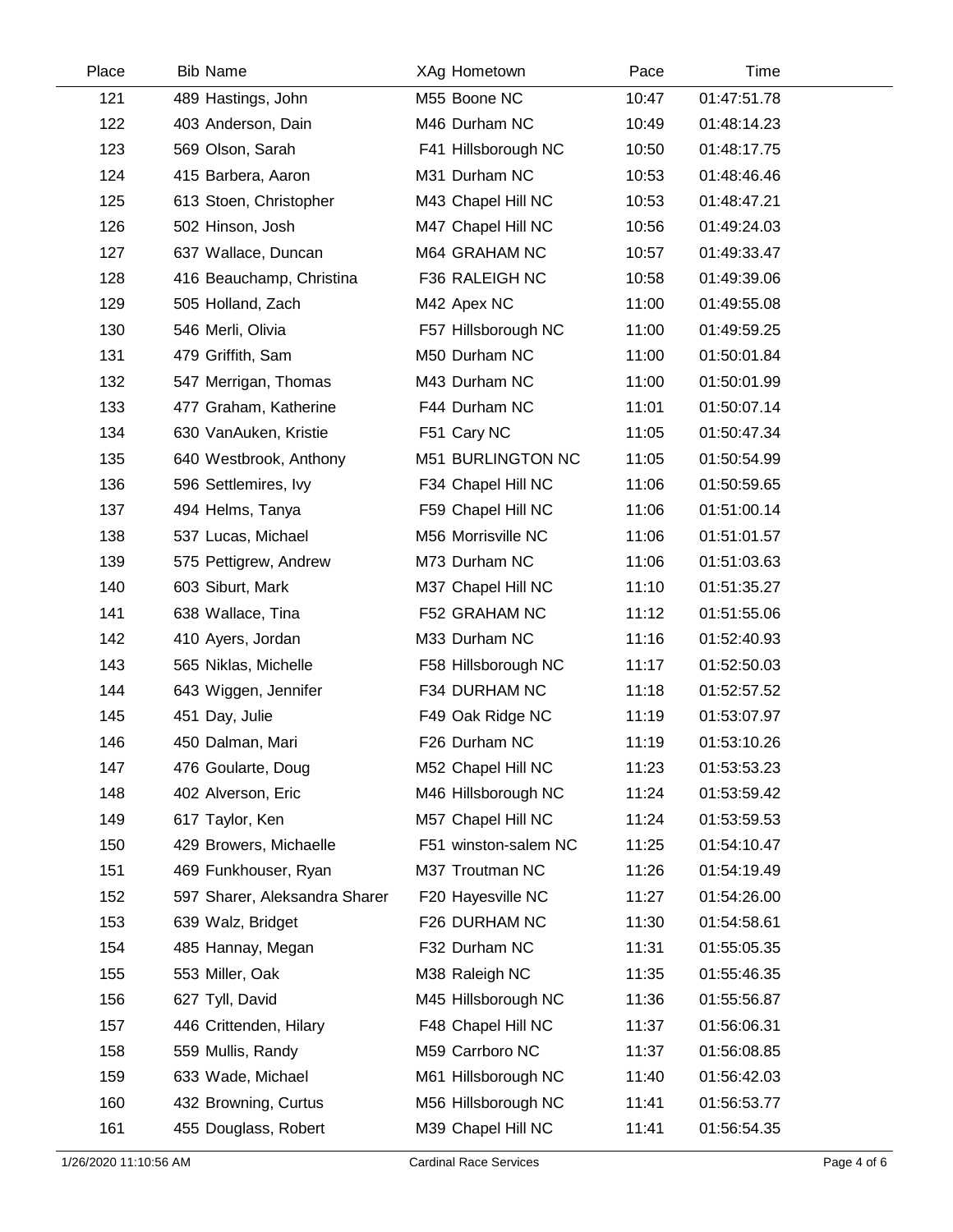| Place | <b>Bib Name</b>           | XAg Hometown         | Pace  | Time        |  |
|-------|---------------------------|----------------------|-------|-------------|--|
| 162   | 507 Howe, Katie           | F32 Chapel Hill NC   | 11:43 | 01:57:08.78 |  |
| 163   | 404 Anderson, Nancy Lynne | F50 Hillsborough NC  | 11:43 | 01:57:11.94 |  |
| 164   | 470 Gannon, Brendan       | M48 DURHAM NC        | 11:44 | 01:57:19.39 |  |
| 165   | 500 Hill, Mike            | M51 Apex NC          | 11:48 | 01:57:58.47 |  |
| 166   | 561 Musser, Ashley        | F40 Chapel Hill NC   | 11:49 | 01:58:05.23 |  |
| 167   | 406 Armstrong, Jen        | F58 Chapel Hill NC   | 11:49 | 01:58:14.30 |  |
| 168   | 499 Highsmith, Miles      | M47 Chapel Hill NC   | 11:50 | 01:58:24.72 |  |
| 169   | 576 Pose, Scott           | M52 Raleigh NC       | 11:51 | 01:58:31.19 |  |
| 170   | 523 Kivel, Mike           | M48 Durham NC        | 11:53 | 01:58:53.00 |  |
| 171   | 598 Sheetz, John          | M61 Winchester VA    | 11:55 | 01:59:11.73 |  |
| 172   | 563 Nestor, Beverly       | F48 Sanford NC       | 11:57 | 01:59:34.30 |  |
| 173   | 459 Dye, Scarlett         | F25 CARY NC          | 11:58 | 01:59:41.37 |  |
| 174   | 654 Nelson, Erin          | F41 CARY NC          | 12:01 | 02:00:05.47 |  |
| 175   | 440 Chappel, Bethany      | F34 Durham NC        | 12:02 | 02:00:15.14 |  |
| 176   | 558 Mullen, Savanah       | F26 Hillsborough NC  | 12:02 | 02:00:19.92 |  |
| 177   | 662 Bortz, Shannon        | F51 Willow Spring NC | 12:03 | 02:00:27.26 |  |
| 178   | 623 Toney, Raymond        | M55 Chapel Hill NC   | 12:03 | 02:00:27.99 |  |
| 179   | 467 Fowler, Robert        | M37 GRAHAM NC        | 12:04 | 02:00:43.40 |  |
| 180   | 498 High, Judah           | M30 Morrisville NC   | 12:05 | 02:00:53.81 |  |
| 181   | 602 Shorb, Charles        | M49 CARY NC          | 12:06 | 02:00:59.49 |  |
| 182   | 535 lorenz, tommy         | M69 Oak Ridge NC     | 12:08 | 02:01:15.97 |  |
| 183   | 521 Kelly, Mary           | F61 Shelby NC        | 12:11 | 02:01:52.24 |  |
| 184   | 581 Ragette, Oak          | M45 Hillsborough NC  | 12:13 | 02:02:06.15 |  |
| 185   | 584 Riggs, Sara           | F31 GRAHAM NC        | 12:14 | 02:02:16.01 |  |
| 186   | 503 Hobbs, Heather        | F33 Durham NC        | 12:14 | 02:02:18.29 |  |
| 187   | 414 Barbee, Blaine        | F37 Chapel Hill NC   | 12:15 | 02:02:26.06 |  |
| 188   | 457 Duncan, Nicole        | F34 Chapel Hill NC   | 12:17 | 02:02:46.23 |  |
| 189   | 614 Straub, Magdalena     | F29 Durham NC        | 12:17 | 02:02:47.07 |  |
| 190   | 607 Smith, Katrina        | F54 Mebane NC        | 12:18 | 02:02:58.46 |  |
| 191   | 555 Mooney, Ryan          | M44 Rougemont NC     | 12:22 | 02:03:40.49 |  |
| 192   | 557 Moy, Cheryl           | F35 Durham NC        | 12:23 | 02:03:45.23 |  |
| 193   | 436 Burnett, Jordan       | M25 CARY NC          | 12:29 | 02:04:46.06 |  |
| 194   | 490 Hastings, Tracy       | F52 Boone NC         | 12:29 | 02:04:47.69 |  |
| 195   | 522 Kirch, Bruce          | M60 Winston Salem NC | 12:30 | 02:05:01.96 |  |
| 196   | 439 Catedrilla, Ferdinand | M41 Fayetteville NC  | 12:32 | 02:05:18.49 |  |
| 197   | 578 Pressley, Jennifer    | F41 Raleigh NC       | 12:33 | 02:05:32.87 |  |
| 198   | 458 DYE, RYAN             | M54 CARY NC          | 12:39 | 02:06:27.78 |  |
| 199   | 574 Perez, Efrain         | M32 Durham NC        | 12:42 | 02:07:00.24 |  |
| 200   | 497 Hessling, Peter       | M67 Durham NC        | 12:44 | 02:07:16.78 |  |
| 201   | 612 Stevens, Susanna      | F40 Durham NC        | 12:51 | 02:08:30.15 |  |
| 202   | 447 CROM, HANNAH          | F33 Carrboro NC      | 12:56 | 02:09:21.60 |  |